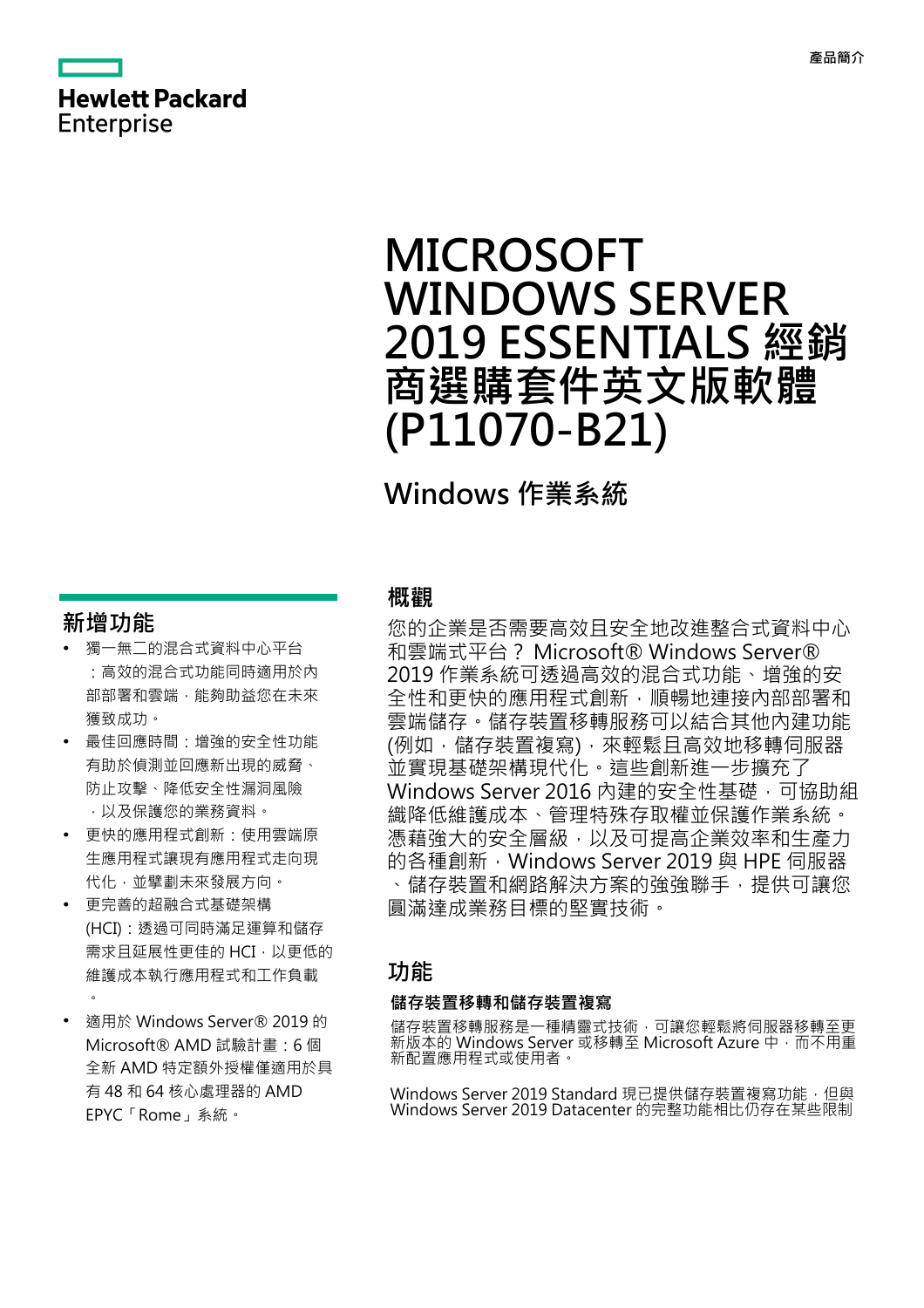· 測試容錯移轉是一項獨特功能, 它能透過掛接目標儲存裝置來驗證 複寫或備份資料,而無需進行容錯移轉。

#### **混合式雲端和安全性**

Windows Server 2019 提供系統見解,其本機分析功能和高準確性 預測,可將針對內部部署 Windows Server 的被動管理轉變為主動照 護。

隨選的 Server Core 應用程式可大幅提升 Windows Server Core 安 裝選項的應用程式相容性。

Windows Defender 進階威脅防護 (ATP) [1] 可存取 Azure 大量安全 性資源所支援的深度核心和記憶體感應器,有助於在 Windows Server 2019 端點上提升主動式安全性並減少暴露,同時實現快速回 應動作。

藉由支援受防護的 Linux® VM 來降低安全性漏洞風險,擴充 Windows Server 可以在虛擬化環境中保護的作業系統範圍。

#### **Windows Administration Center 和 Azure 整合**

Windows Server 2019 提供可免費下載的 Windows Administration Center,這是內建管理工具 (例如,伺服器管理員和 Microsoft Management Console (MMC)) 的瀏覽器型現代化演進 。

包含從整合初始組態到管理雲端式服務的所有內容,從而透過 Azure 雲端服務 (如 Azure備份、Azure 檔案同步和 Azure Site Recovery) 實現持續的業務永續性和安全性。

Windows Administration Center 可做為管理採用 Azure 服務之內 部部署機器的入口。它與用於在初始設定流程之後進行管理、監控及 配置的 Azure 入口網站不同。

Windows Administration Center 可以對復原點進行還原並執行其 他動作。它還用作 Windows Server 2019 儲存裝置移轉服務的精靈 式簡化使用者介面,可將伺服器工作負載從舊版 Windows Server 移 轉至最新的 Windows Server 2019 機器。

您可以繼續使用 Azure 入口網站, 在 Azure 廣泛且不斷增長的雲端 服務範圍內大規模管理伺服器,並使用深層連結來檢視彙總資訊以監 控工作和警示。

#### **Microsoft® AMD 試驗計畫**

此計畫可為 Windows Server® 2019 提供最經濟、最節能的單插槽 和雙插槽 HPE ProLiant 平台,同時降低了高核心數系統的作業系統 授權成本。這項限時提供的計畫於 2020 年 8 月 3 日推出,2021 年 6 月 30 日截止。

試驗平台僅限搭載 AMD EPYC™「Rome」處理器且每個處理器具有 32 個以上核心的平台。這是另一個適合虛擬化/超融合式基礎架構 (以 Windows Server 2019 Datacenter 為基礎的 Microsoft Azure Stack HCI) 和多用途應用 (Windows Server 2019 Standard) 的絕佳 選擇。

準備好迎接 HPE ProLiant DL325 或 HPE ProLiant DL385 Gen10/Gen10 Plus 伺服器加上 AMD EPYC™「Rome」處理器 (48 或 64 核心) 及 Windows Server 2019 Standard 或 Datacenter 的強 大組合 – 所有核心皆會使用,但授權範圍僅限每個 CPU 的 32 個核 心。